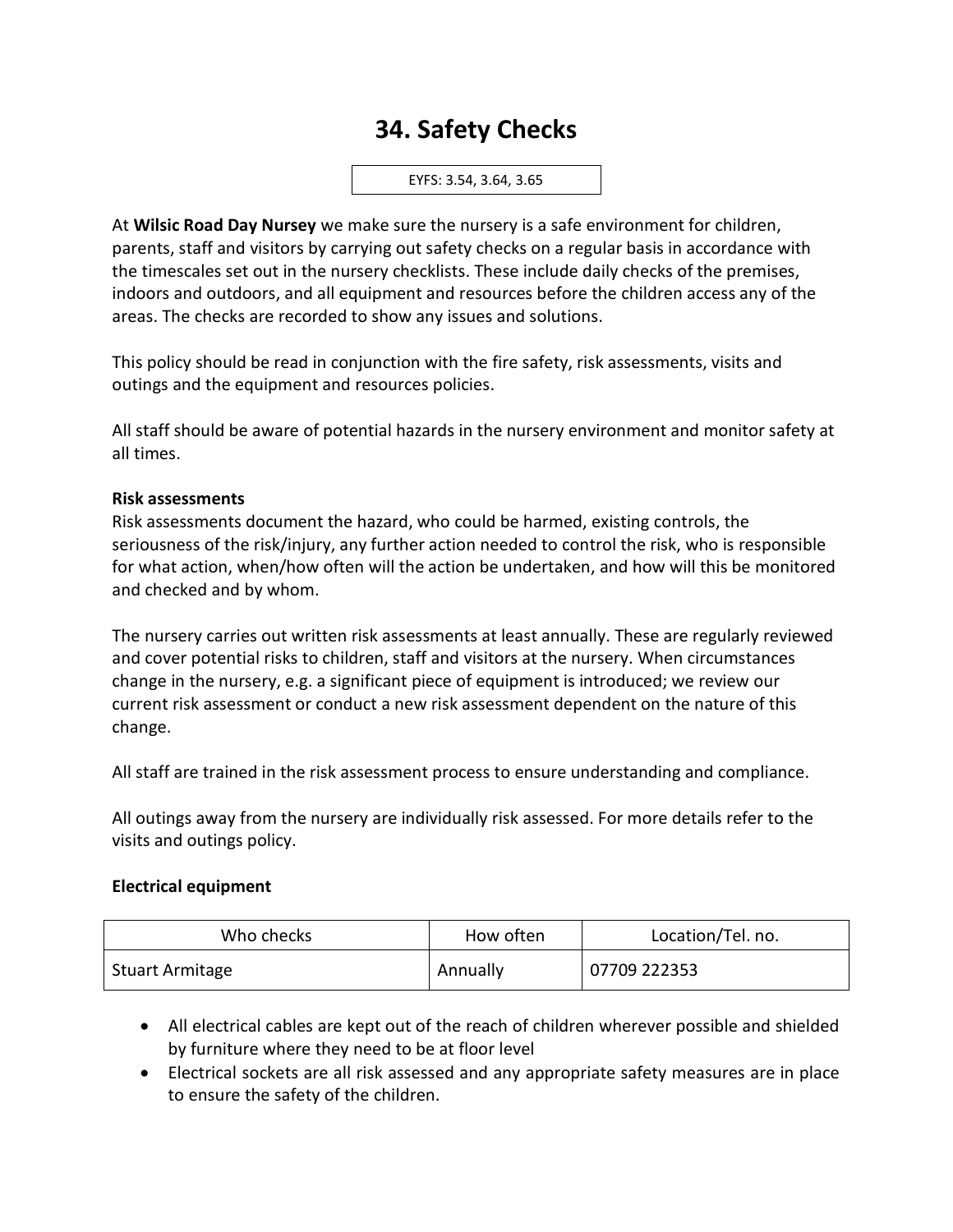#### **Mains information**

Locations of:

- Water stop tap: **Nursery childrens toilet cupboard**
- Gas point: **Living room in cupboard by front door of house**
- Fuse box: 1.**Kitchen cupboard top row to the left of the sink 2. By washing machine 3. In Toddler Room**
- Main electricity box: **Kitchen**

### **Dangerous substances**

All dangerous substances including chemicals MUST be kept in locked areas out of children's reach. All substances must be kept in their original containers with their original labels attached. Safety Data Sheets (Control of Substances Hazardous to Health (COSHH)) and risk assessments must be kept for all substances and the appropriate personal protection taken and used e.g. gloves, apron and goggles.

### **Hot drinks and food**

Hot drinks must only be consumed in the staff room. No canned drinks, sweets or crisps are to be kept or consumed in the nursery rooms.

## **Transport and outings**

The nursery has a comprehensive documented policy relating to outings, which incorporates all aspects of health and safety procedures including the arrangements for transporting and the supervision of children when away from the nursery.

### **Room temperatures**

- Staff should be aware of room temperatures in the nursery and should ensure that they are suitable at all times and recorded on the appropriate sheet. There is a thermometer in each room to ensure this is monitored
- Staff must always be aware of the dangers of babies and young children being too warm or too cold
- Temperatures should not fall below 18 $\degree$ C in the baby rooms and 16 $\degree$ C in all other areas
- Where fans are being used to cool rooms, great care must be taken with regard to their positioning.

### **Water supplies**

- A fresh drinking supply is available and accessible to all children, staff and visitors
- All hot water taps accessible to children are thermostatically controlled to ensure that the temperature of the water does not exceed  $40^{\circ}$ C.

### **Gas appliances**

- All gas appliances are checked annually by a registered Gas Safety Register engineer
- Carbon monoxide detectors are fitted.

The checklists used in nurseries include: